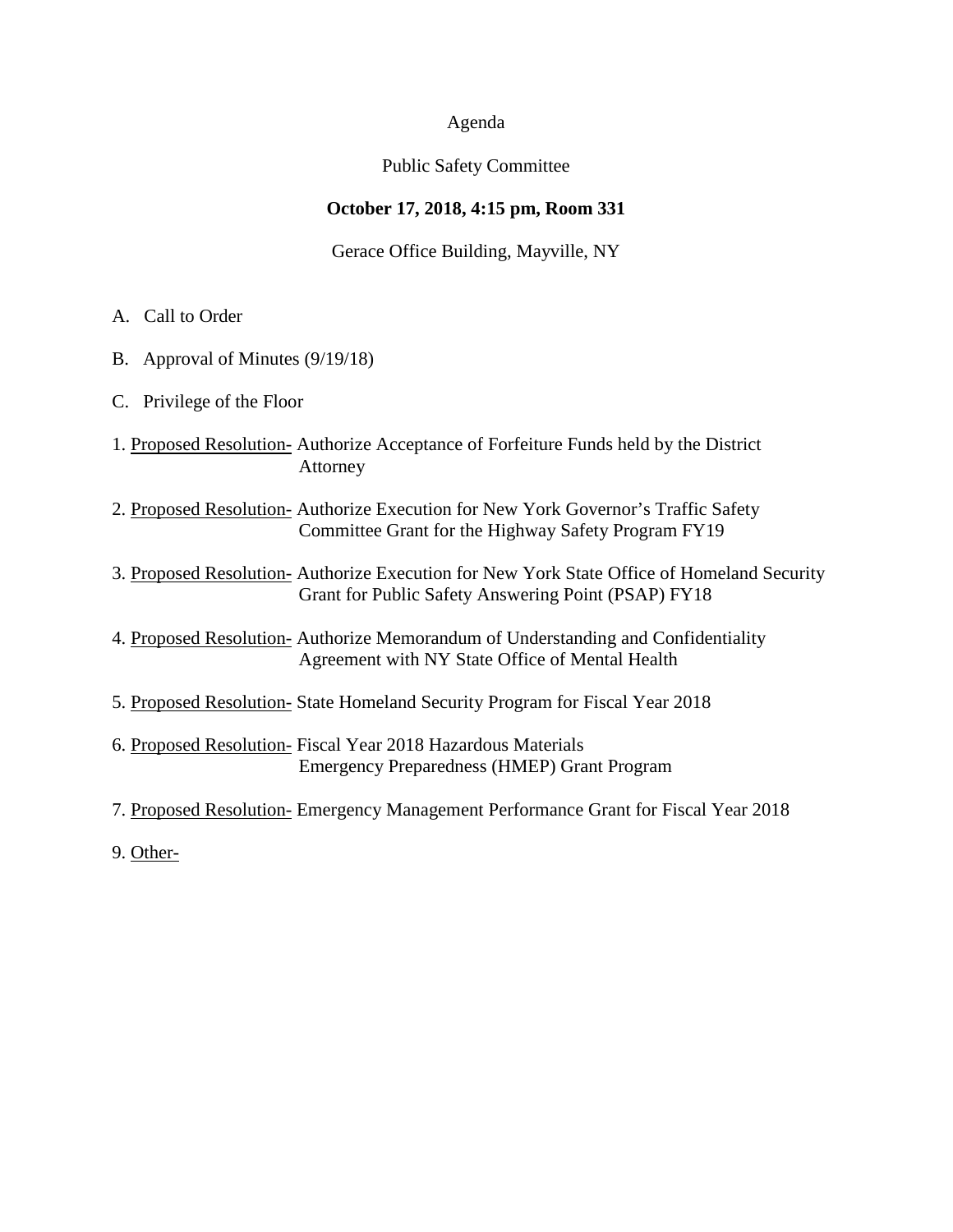### **CHAUTAUQUA COUNTY RESOLUTION NO.\_\_\_\_\_\_\_\_\_\_\_\_\_**

**TITLE:** Authorize Acceptance of Forfeiture Funds held by the District Attorney

**BY:** Public Safety and Audit & Control Committees:

**AT THE REQUEST OF:** County Executive George W. Borrello:

WHEREAS, the District Attorney's Office periodically receives a share of forfeited funds seized by police agencies within Chautauqua County which constitute the criminal proceeds of crime; and

WHEREAS, the District Attorney's Office holds these funds in a Forfeiture Account for designated "law enforcement use" by the District Attorney's Office; and

WHEREAS, the District Attorney's Office periodically identifies permissible law enforcement expenditures that will enhance the District Attorney Office's prosecution function; and

WHEREAS, the District Attorney's Office has received a Violence Against Women (VAWA) grant which has a budgetary component to purchase equipment but requires a twentyfive percent (25%) match; now therefore it is

RESOLVED, That the County of Chautauqua hereby accepts forfeiture funds in the amount of FOUR THOUSAND TWO HUNDRED SIXTY SIX DOLLARS and 61/100 (\$4,266.61) from the District Attorney's Forfeiture account to cover the required twenty-five percent (25%) match; and be it further

RESOLVED, That the Director of Finance is authorized and directed to make the following budgetary adjustments to the 2018 Budget:

INCREASE APPROPRIATION ACCOUNT: A.1165.----.2 Equipment – District Attorney \$4,267

INCREASE REVENUE ACCOUNT: A.1165.R262.5000 Fines & Forfeitures - Forfeiture Crime Proceeds \$4,267

**\_\_\_\_\_\_\_\_\_\_\_\_\_APPROVED \_\_\_\_\_\_\_\_\_\_\_\_\_VETOES (VETO MESSAGE ATTACHED)**

\_\_\_\_\_\_\_\_\_\_\_\_\_\_\_\_\_\_\_\_\_\_\_\_\_\_\_\_\_\_\_\_\_\_ \_\_\_\_\_\_\_\_\_\_\_\_\_\_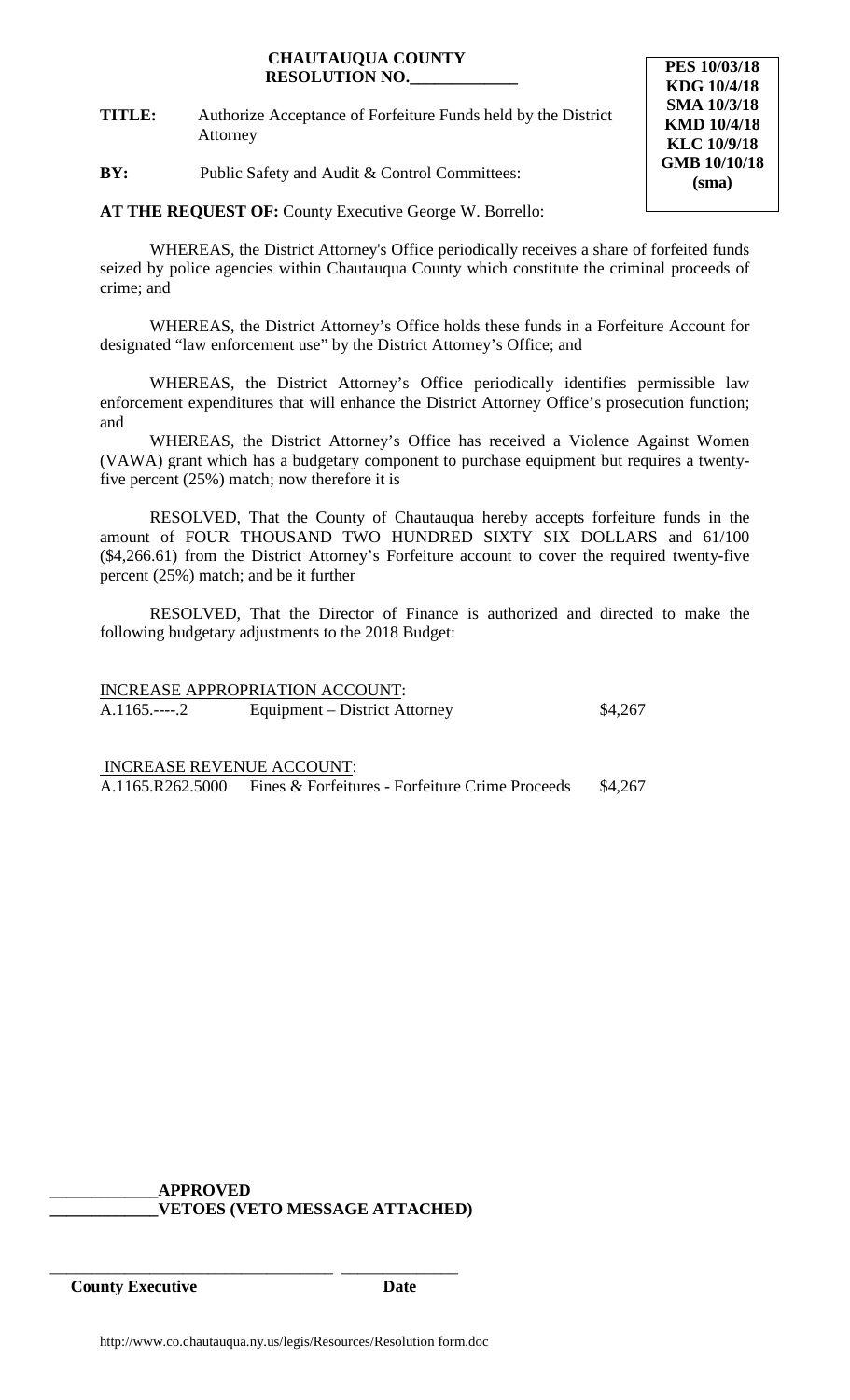## **CHAUTAUQUA COUNTY RESOLUTION NO. \_\_\_\_\_\_\_\_\_**

JAG 10/1/2018 KDG 10/1/18 SMA 10/2/18 KMD 10/3/18 KLC 10/4/18 GMB 10/5/18

**BY:** Public Safety and Audit & Control Committees:

**AT THE REQUEST OF:** County Executive George M. Borrello:

WHEREAS, the Chautauqua County Sheriff received notice the State of New York Governor's Traffic Safety Committee has approved the application submitted for the Highway Safety Program; and

WHEREAS, the State of New York will provide funding in the amount of \$65,984.00 for the contract period from October 1, 2018 to September 30, 2019; and

WHEREAS, it is anticipated that the grant funds will not be used during the 2018 budget period so no budget adjustments will be required at this time; now therefore be it

RESOLVED, That the Chautauqua County Executive is authorized to execute the appropriate agreement with the New York State Governor's Traffic Safety Committee.

# **\_\_\_\_\_\_\_\_\_\_\_\_\_APPROVED \_\_\_\_\_\_\_\_\_\_\_\_\_VETOES (VETO MESSAGE ATTACHED)**

**\_\_\_\_\_\_\_\_\_\_\_\_\_\_\_\_\_\_\_\_\_\_\_\_\_\_\_\_\_\_\_\_\_\_\_\_ \_\_\_\_\_\_\_\_\_\_\_\_\_**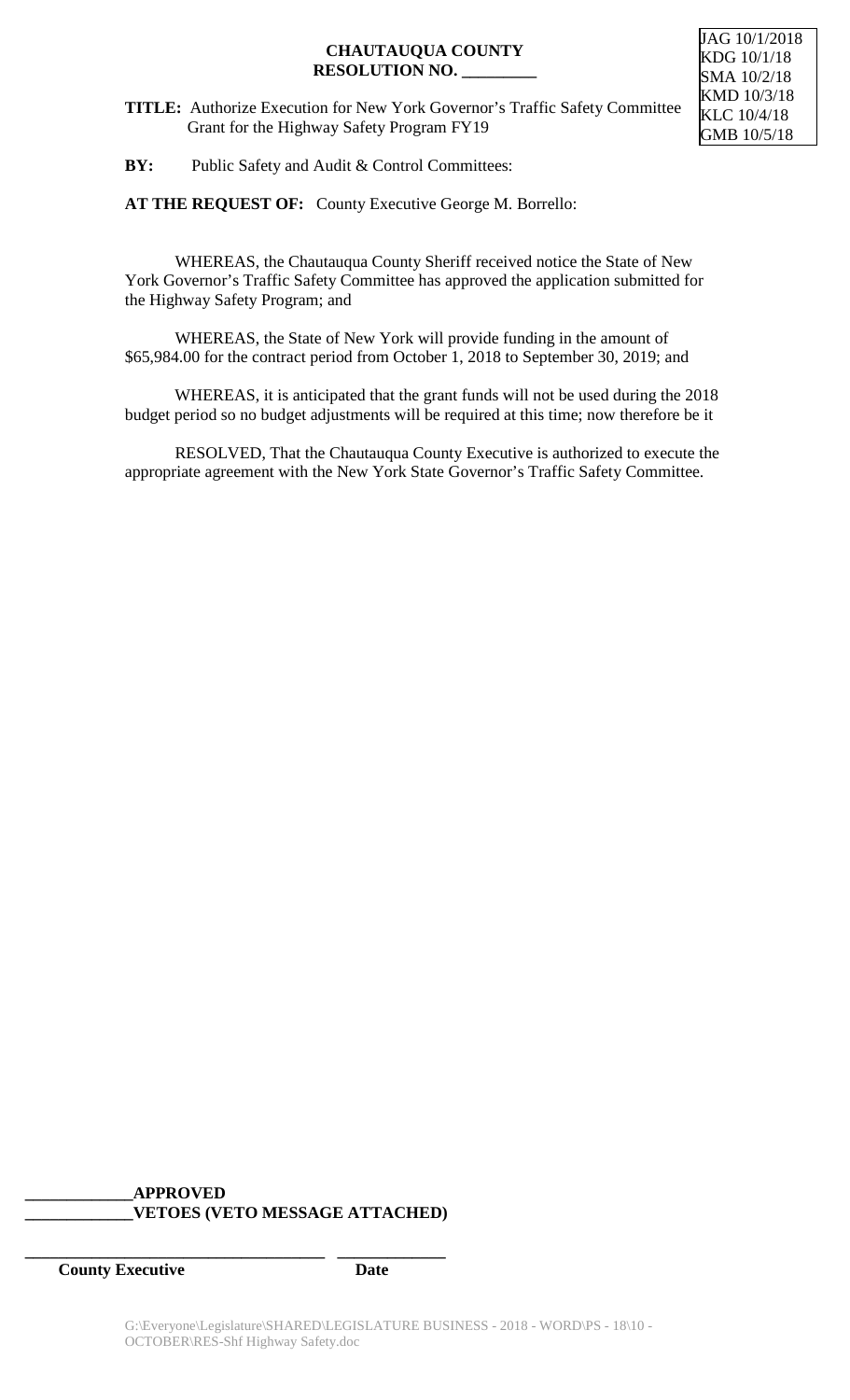### **CHAUTAUQUA COUNTY RESOLUTION NO. \_\_\_\_\_\_\_\_\_**

**TITLE:** Authorize Execution for New York State Office of Homeland Security Grant for Public Safety Answering Point (PSAP) FY18

**BY:** Public Safety and Audit & Control Committees:

AT THE REQUEST OF: County Executive George M. Borrello:

WHEREAS, the Chautauqua County Sheriff received notice the State of New York Office of Homeland Security approved the application submitted to the Office of Homeland Security and Emergency Services Program Grant for the further implementation of the Public Safety Answering Point (PSAP); and

WHEREAS, the State of New York will provide funding in the amount of \$174,353.00 with no local funds required for the contract period from January 1, 2019 to December 31, 2019; and

WHEREAS, this grant is included in the 2019 budget; now therefore be it

RESOLVED, That the Chautauqua County Executive is authorized to execute the appropriate agreement with the New York State Office Homeland Security.

# **\_\_\_\_\_\_\_\_\_\_\_\_\_APPROVED \_\_\_\_\_\_\_\_\_\_\_\_\_VETOES (VETO MESSAGE ATTACHED)**

**\_\_\_\_\_\_\_\_\_\_\_\_\_\_\_\_\_\_\_\_\_\_\_\_\_\_\_\_\_\_\_\_\_\_\_\_ \_\_\_\_\_\_\_\_\_\_\_\_\_**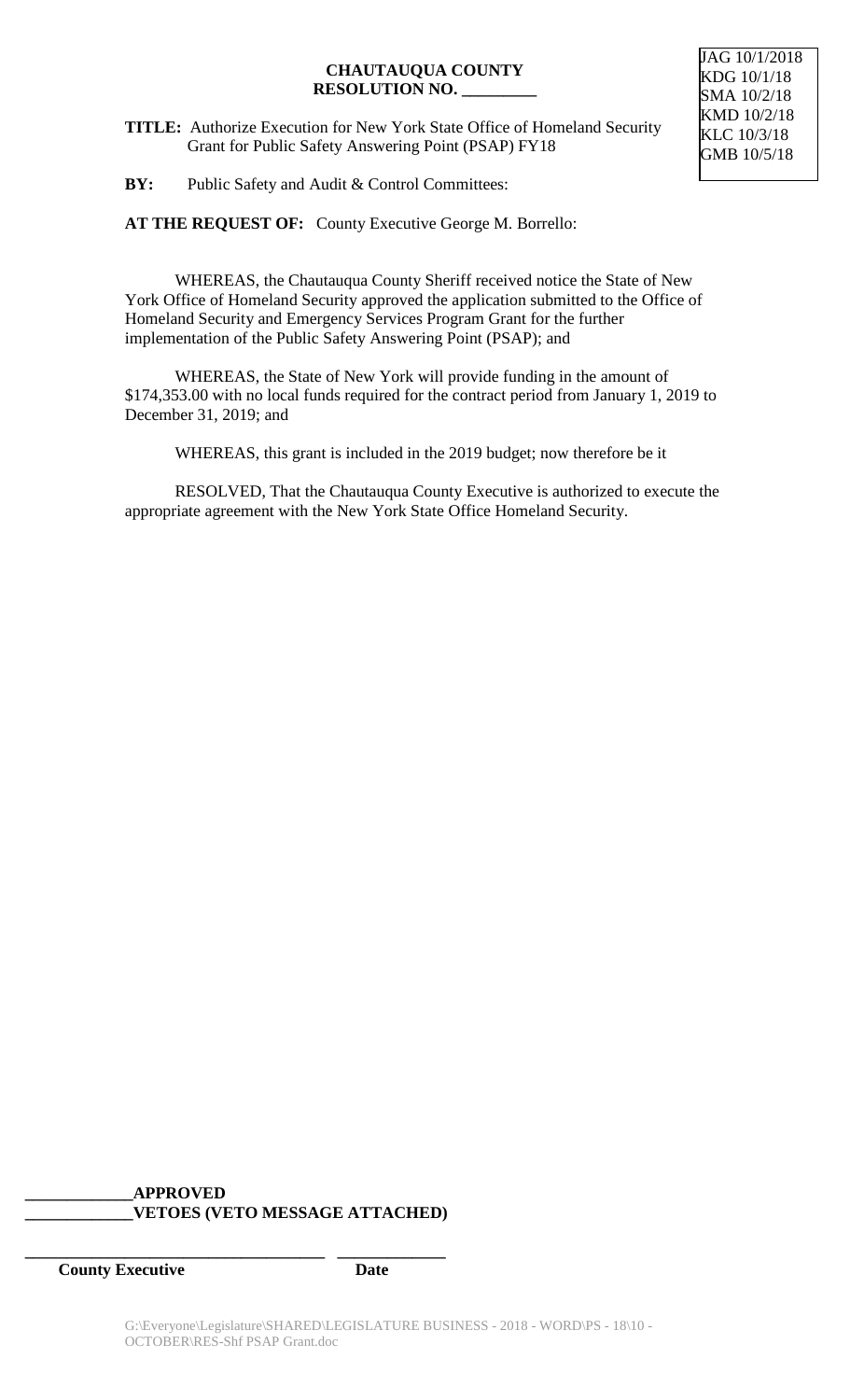#### **CHAUTAUQUA COUNTY RESOLUTION NO. \_\_\_\_\_\_\_\_\_\_\_**

**TITLE:** Authorize Memorandum of Understanding and Confidentiality Agreement With NY State Office of Mental Health KMD 10/2/18 KLC 10/3/18 GMB 10/5/18

CJH 9/5/2018 KDG 10/1/18 SMA 10/2/18

**BY:** Public Safety Committee:

**AT THE REQUEST OF:** County Executive George M. Borrello:

WHEREAS, Section 208 of the Correction Law allows the transfer of custody of inmates from a local correctional facility to the NY State Office of Mental Health (OMH) during the inmate's stay at a facility operated or licensed by the OMH; and

WHEREAS, OMH has created a procedure to transfer custody from Chautauqua County to OMH in the form of a Memorandum of Understanding (MOU) and Confidentiality Agreement; and

WHEREAS it is in the best interest of the County to enter into the MOU and Confidentiality Agreement; it is hereby

RESOLVED, That the County Executive is authorized to enter into the MOU and Confidentiality Agreement with the NY State Office of Mental Health.

# **\_\_\_\_\_\_\_\_\_\_\_\_\_APPROVED \_\_\_\_\_\_\_\_\_\_\_\_\_VETOES (VETO MESSAGE ATTACHED)**

**\_\_\_\_\_\_\_\_\_\_\_\_\_\_\_\_\_\_\_\_\_\_\_\_\_\_\_\_\_\_\_\_\_\_\_\_ \_\_\_\_\_\_\_\_\_\_\_\_\_**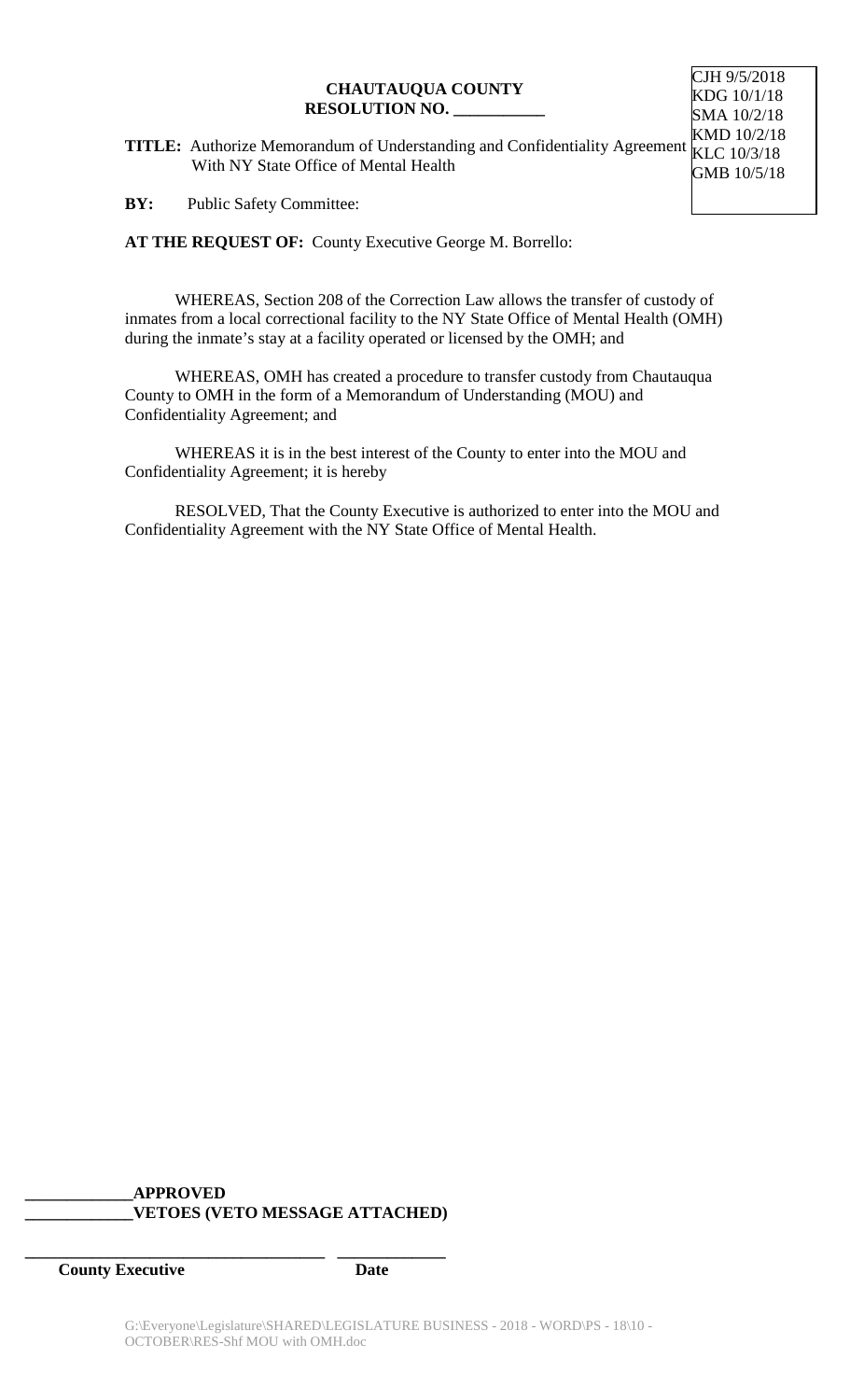#### **CHAUTAUQUA COUNTY RESOLUTION NO.\_\_\_\_\_\_\_\_\_**

JCG 10/3/18 KDG 10/3/18 SMA 10/3/18 KMD 10/3/18 KLC 10/4/18 GMB 10/5/18

**TITLE:** State Homeland Security Program for Fiscal Year 2018

**BY:** Public Safety and Audit & Control Committees:

**AT THE REQUEST OF:** County Executive George M. Borrello:

WHEREAS, Chautauqua County was awarded funds of \$149,956 under the State Homeland Security Program (SHSP) to Emergency Services; and

WHEREAS, the grant is intended to provide funds to sustain and enhance regional preparedness in the Chautauqua County area through projects and initiatives that comply with the Federal grant guidelines and supports the implementation of the State Homeland Security Strategy; and

WHEREAS, the grant period runs from September 1, 2018 through August 31, 2021, and as may be extended; and

WHEREAS, upon acceptance of application and execution of contract, funds will be allocated to the proper accounts in subsequent resolutions once the County is ready to expend them; now therefore be it

RESOLVED, That the County Executive is hereby authorized to execute all necessary agreements to accept the award and subsequent changes to work plans if necessary.

### **\_\_\_\_\_\_\_\_\_\_\_\_\_APPROVED \_\_\_\_\_\_\_\_\_\_\_\_\_VETOES (VETO MESSAGE ATTACHED)**

\_\_\_\_\_\_\_\_\_\_\_\_\_\_\_\_\_\_\_\_\_\_\_\_\_\_\_\_\_\_\_\_\_\_ \_\_\_\_\_\_\_\_\_\_\_\_\_\_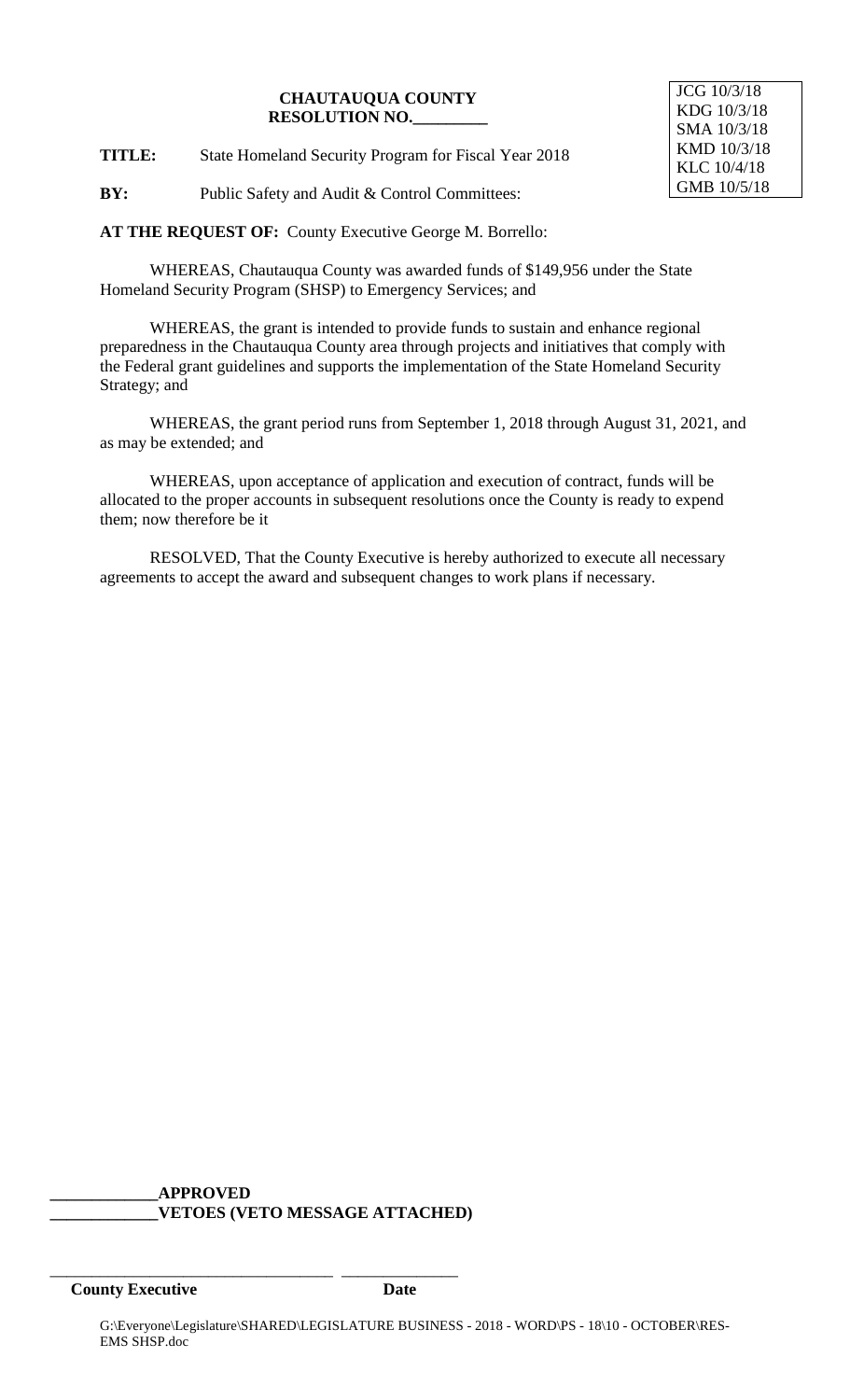# **CHAUTAUQUA COUNTY RESOLUTION NO.\_\_\_\_\_**

**TITLE:** Fiscal Year 2018 Hazardous Materials Emergency Preparedness (HMEP) Grant Program JCG 9/21/18 KDG 9/27/18 SMA 10/2/18 KMD 10/2/18 KLC 10/3/18 GMB 10/5/18

**BY:** Public Safety and Audit & Control Committees:

**AT THE REQUEST OF:** County Executive George M. Borrello:

WHEREAS, Chautauqua County and its regional partnership were awarded funds of \$15,516.00 under the FY 2018 Hazardous Material Emergency Preparedness (HMEP) Grant Program, funded by the U.S. Department of Transportation, Pipeline and Hazardous Materials Safety Administration (PHMSA) and administered by the NYS Division of Homeland Security and Emergency Services (DHSES); and

WHEREAS, the HMEP planning grants are used to develop, improve, and implement emergency plans; determine flow patterns of hazardous materials within a state and between states; and determine the need within a state for regional hazardous materials emergency response teams; and

WHEREAS, the grant period runs from October 1, 2018 through September 30, 2019, and may be extended; therefore be it

RESOLVED, That the County Executive is hereby authorized to execute all necessary agreements to accept the award and subsequent changes to work plans if necessary.

### **\_\_\_\_\_\_\_\_\_\_\_\_\_APPROVED \_\_\_\_\_\_\_\_\_\_\_\_\_VETOES (VETO MESSAGE ATTACHED)**

\_\_\_\_\_\_\_\_\_\_\_\_\_\_\_\_\_\_\_\_\_\_\_\_\_\_\_\_\_\_\_\_\_\_ \_\_\_\_\_\_\_\_\_\_\_\_\_\_ **County Executive Date**